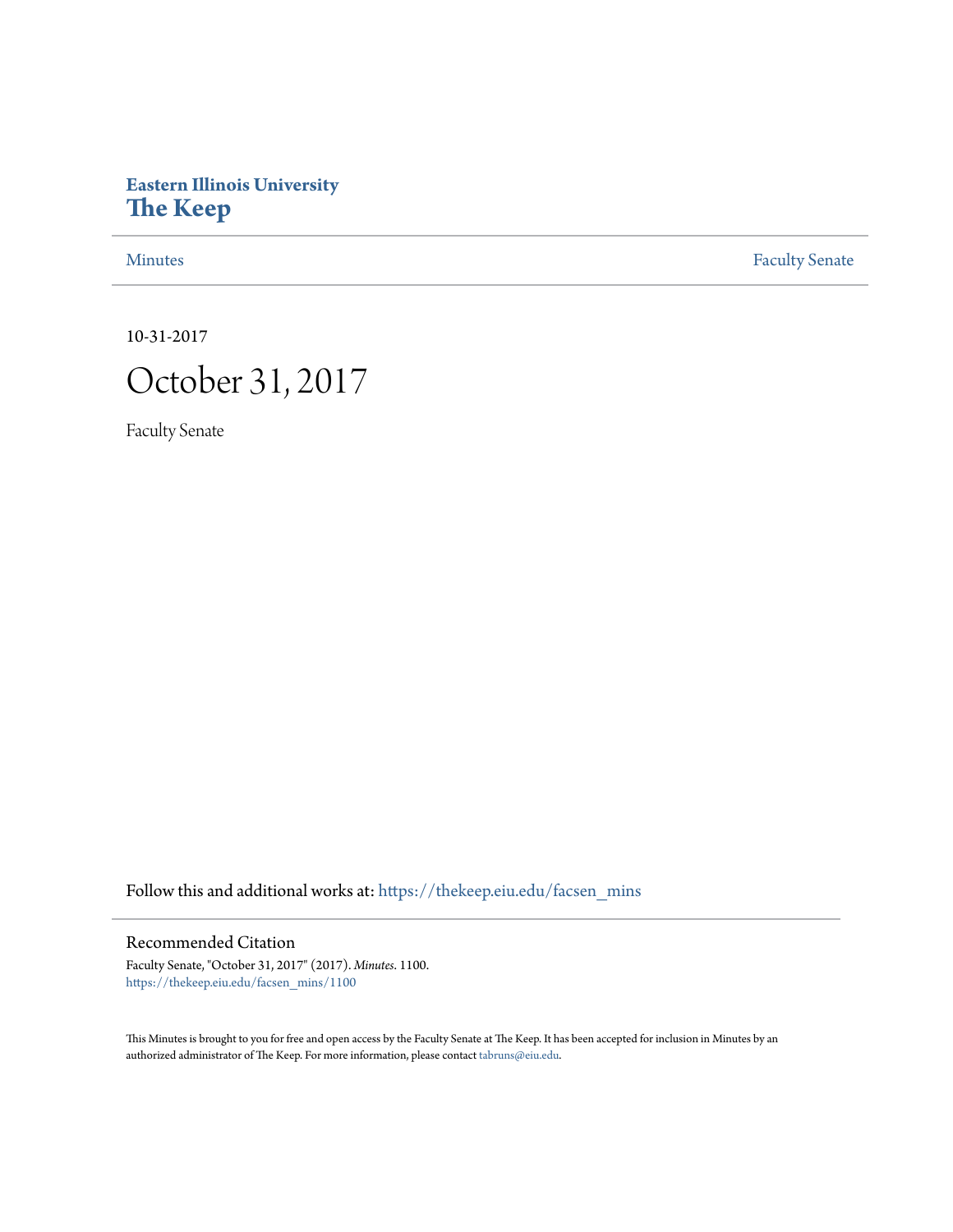### EIU Faculty Senate Session Minutes 31 October 2017 ▪ 2:00-3:50 p.m. Witters Conference Room 4440, Booth Library

The 2017-2018 Faculty Senate agendas, minutes, and other information are available at [http://castle.eiu.edu/facsen/.](http://castle.eiu.edu/facsen/) *Note: These minutes are not a complete verbatim transcript of the Senate meeting.*

Senators present: T. Abebe, S. Brantley, T. Bruns, E. Corrigan, S. Eckert, N. Hugo, K. Hung, J. Oliver, J. Robertson, G. Sterling, J. Stowell, C. Wharram, B. Young, R. Cash

Senators absent: S. Gosse, J. Williams

Guests in attendance: Jay Gatrell (Provost), Jonathan Blitz (UPI), Brooke Schwartz (DEN), Tom Michael (Athletic Director)

Session called to order by Chair J. Robertson at 2:01 p.m.

#### **Approval of Minutes from October 17, 2017**

*Motion to approve by Stowell, seconded by Eckert Discussion: none Vote: 11 in favor, none opposed, 1 abstention (Bruns) – motion carried*

#### **Executive Committee**

ROBERTSON: recap of this morning's Council of Illinois University Senates meeting via Google Hangout: Summarizing everyone's budgetary standing, our story is not unusual; stabilized for this year, but some universities did not take measures as proactive as we did in 2016; I indicated how we spent reserves in 2015/16, lowest decline in enrollment this past fiscal year, positive indicators moving forward, but we still need a budget for the coming year -Issues of concern: in 2014 there was a movement to revamp civil service system, transition A&P into civil service positions; some discussion that the movement might be resurfacing; if this were to come to fruition, A&P positions below VP level would be converted to civil service (streamline university employment tracks to faculty, civil service, administrative at vice-presidential and presidential level) – [*gives examples of problems associated with bumping, moving within hierarchy to position unrelated to previous job duties/skills*] – will forward SUCSS resolution written in 2014 to you; if this proceeds, a new resolution would be drafted; Sue Kalter (Chair of the Senate from ISU) will keep us updated – The other main topic of concern was HB4103 & SB2234: our colleagues in CIUS agreed that statewide ranking system would be problematic for many campuses; one blanket application would cause redundancy in admissions procedures, IBHE would need to be re-funded to carry out that function; bills are also threatening to the movement toward crossdepartmental/crossdisciplinary collaboration in Illinois and across higher education

#### **Provost's Report**

GATRELL: searches have been launched, Inside Higher Ed ad will be going out today – WG8&9 review committee is underway; I'd like to thank Sen. Hung [committee chair] for his leadership – student success initiative: ad hoc workgroup focusing on student experience; membership includes 2 distance students, graduate student (formerly a Gateway student), Luke Young from student government, 2 advisors from CASA and Gateway, 5 faculty members, chairperson, 4 student affairs professionals, Karla Sanders; looking at everything from university college to learning communities to redefining how we think about full-time and registration processes; reports on pilot project at University of Hawaii a few years ago, including one published by the Education Advisory Board, note that just one course has a significant impact on retention and success; financial literacy pieces within this initiative, because graduating on time is a critical message for various reasons (increased earnings, additional time in workforce, reduced debt, etc.); look at a number of initiatives (practice-based, infrastructure, etc.) and find 2 or 3 we can implement in the next 1.5 to 2 years, focused on making sure students persist to graduate and have a great experience HUNG: Would that be in the same stream of reorganizing Gateway? Is that on hold?

GATRELL: That has been delayed; consulted with UPI and both [advising] units; relocation followed by some reorganization at a later date; ensure that professional development is in place to make the transition successful

OLIVER: About the advertising of position openings, is there a difference in cost and exposure among Inside Higher Ed, Higher Ed Jobs, the Chronicle?

GATRELL: Depends on your goals; if your goals are to enhance diversity, spotlight ad in Inside Higher Ed is more prominent than the Chronicle (spotlight ad for the institution links to the other pieces) – also advertising on diversityrelated listservs in Illinois, Indiana, Missouri, using informal networks critical for recruitment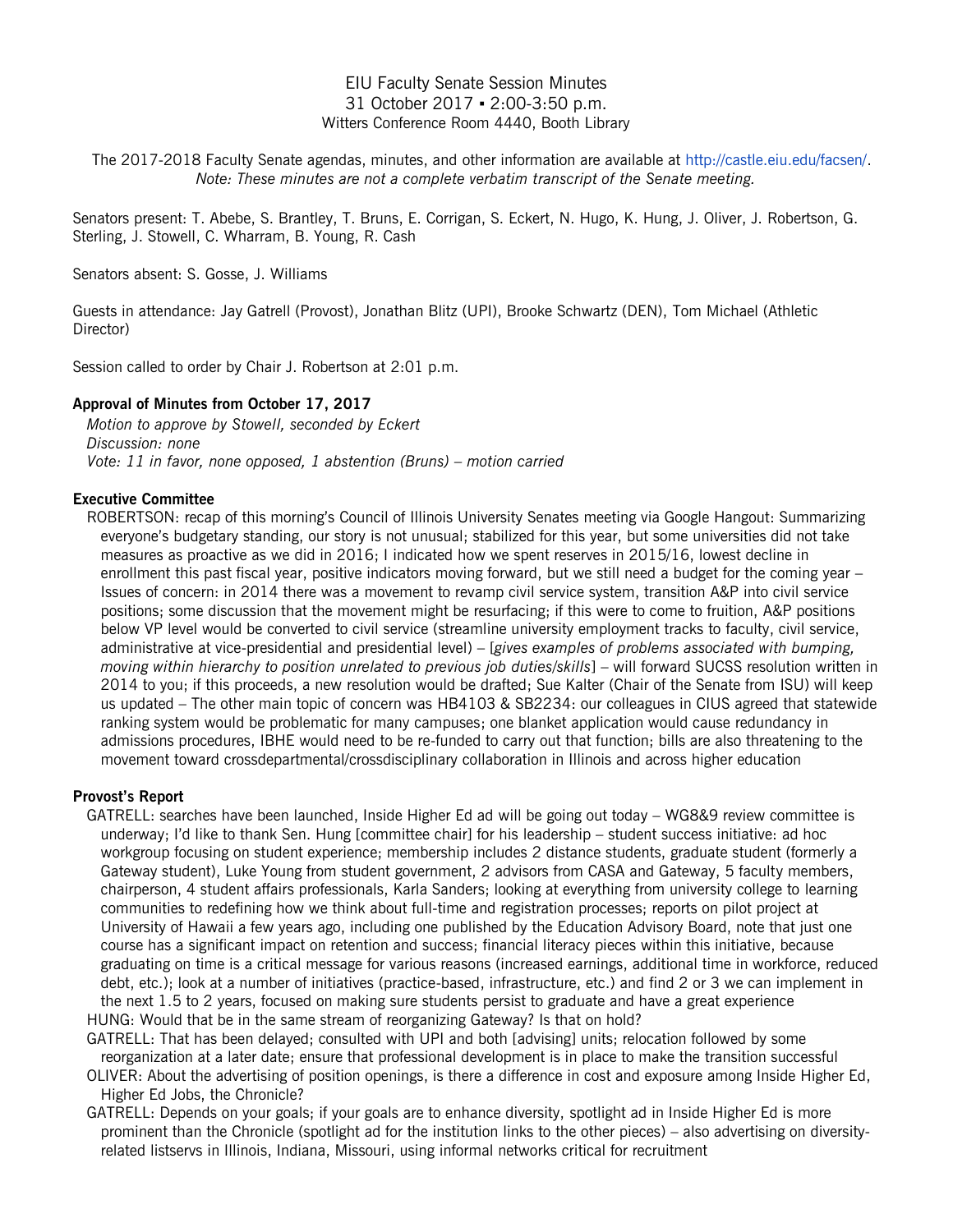ROBERTSON: [*announces Dr. Gatrell's appearance this evening in the annual OcTUBAfest at 8:00 p.m. in Doudna Recital Hall*]

GATRELL: [*thanks Music Department for allowing him to sit in; comments on exciting student ensemble*]

#### **Elections Committee**

STOWELL: I sent email regarding volunteer for 1-semester position on CAA *Motion by Stowell to appoint Claudia Janssen Danyi, seconded by Hugo Discussion: none Vote: 13 in favor, none opposed, no abstentions – motion carried unanimously*

#### **Nominations Committee**

OLIVER: no report

#### **Faculty-Student Relations Committee**

BRUNS: I'd like to ask Rebecca to give us a summary of Student Senate issues

CASH: Exec VP Derek Pierce is getting student action team together, interviews next week – senator elections during week before Thanksgiving – VP for Student Affairs is working on getting the RSO handbook all online – Thursday we'll be conducting a safety walk at night with Lynette (route: main campus, Lantz, Greek Court, University Apartments)

#### **Faculty-Staff Relations Committee**

HUNG: I was unable to attend the last Staff Senate meeting

BRUNS: I attended and gave them an update on what we've been talking about – they talked about various issues such as A&P conversion to civil service, review committee for WG8&9 (they feel that a civil service representative should be on the committee; we asked Jody Stone to serve as an ad hoc member)

HUNG: Jody is unavailable during our meeting time but Peggy Brown will be the Staff Senate rep

#### **Awards Committee**

HUGO: We have a recipient for the Mendez award, thanks to the Awards Committee – several strong candidates, but we decided on Heidi Larson from Counseling and Student Development; letters noted her service with the Mattoon high school mentoring program "Believe It Or Not I Care" (BIONIC), also received praise for her work with students to become not only better counselors but better leaders in their communities

*Motion by Bruns to approve Larson as award recipient, seconded by Brantley*

*Discussion: none*

*Vote: 13 in favor, none opposed, no abstentions – motion carried unanimously*

#### **Faculty Forum Committee**

ABEBE: We met last week and decided to have a forum on Feb. 6 at 3:00 p.m. on the topic of threats to the university and what must be done; the hook is SB2234/HB4103, which may be law by then but nonetheless it requires some discussion – our idea is to invite 4 commentators including the Provost and to hear from the attendees – I can't schedule the Charleston-Mattoon Room until Nov. 13

[*date conflict with Senate meeting scheduled for Feb. 6 is noted*]

ABEBE: Our second idea for Fall 2018 is a forum on the classical liberal perspective, under attack or underrepresented – we wish to talk to student government about co-sponsoring – the decision to schedule for next fall is because we found it awkward to schedule a forum at this point, having started late in the year; so the outgoing Senate could schedule a forum for the coming Fall, and the incoming Senate could plan for Spring semester

GATRELL: Has Academic Affairs ever supported that initiative (financial support in terms of bringing in an outside speaker)?

ABEBE: We will be approaching somebody to help us do that

GATRELL: I would fully support that

HUNG: For the first forum, do we have ideas for someone [to speak in support of the bill's proposed measures], someone from IBHE?

ABEBE: The feeling of the committee is that we have good people on campus to talk to us, namely Billy Hung, Jay Gatrell, Bailey Young, Jeannie Ludlow

HUNG: I'm thinking in terms of having a voice from the other side, someone to speak on the potential merits of the proposal, because none of those named will support the [bill's] initiative

ABEBE: We will consider that

ECKERT: [*questions why meetings are scheduled for the third and fifth Tuesdays in January*]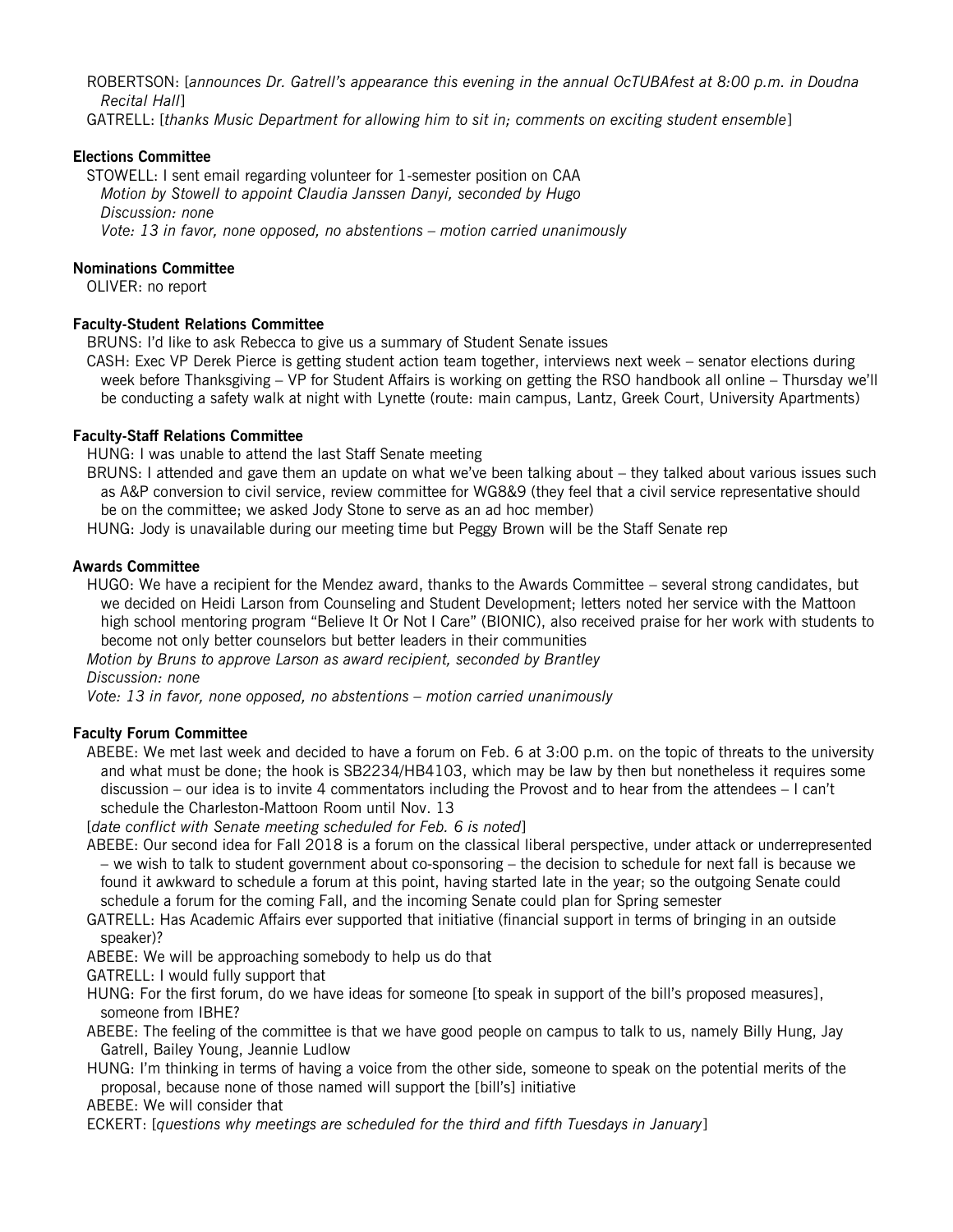ROBERTSON: We've found it better to meet during the second week of the semester, so that's why January is set up that way, then the February and March dates allow us to have another 3 meetings prior to Spring Break; we could shift the dates

ECKERT: We could do the Faculty Forum on Feb. 13

ABEBE: So Feb. 13 is what we're looking at [for the forum]

ECKERT: Do we want to have back to back meetings on Jan. 30 and Feb. 6?

STERLING: When do classes start?

ROBERTSON: Classes start on Jan. 8

*Motion by Eckert to change January meeting dates to second and fourth Tuesdays (Jan. 9 and 23), seconded by Oliver Discussion: none*

*Vote: 11 in favor, none opposed, 2 abstentions (Bruns, Young) – motion carried*

#### **Budget Transparency Committee**

STERLING: no report

## **Ad hoc Committee on Extracurricular Athletics**

ECKERT: We met and discussed questions [for the second half of today's session]

#### ROBERTSON: Other business?

STOWELL: [*speaking as the Accreditation Liaison Officer*] As part of the university's accreditation cycle, we have a 4 year interim report called the "assurance review," a comprehensive report limited to half the length [of the 2014 report], showing evidence of meeting the 5 criteria; our committee is working on the report, due June 2019 – what did the site visit team suggest that we needed to do after our last accreditation; one of those suggestions relates to the committees that Faculty Senate oversees; the team suggested that the major committees on campus act independently of each other, that Senate could provide more oversight or facilitate more interaction (CAA, COTE, CGS; the elected committees) – we don't get minutes other than CAA, so that's a place to start – I want to raise awareness that a comment was made and that we at least need to respond

ECKERT: So, we do oversee?

STOWELL: It's not clear in the bylaws

HUNG: We're responsible for electing members but it's not clear beyond that

- STERLING: It's specified in the Senate Constitution that we can in effect overrule elected committees, veto their recommendations
- BRUNS: Didn't that come up a few years ago with CAA?
- STERLING: Senate's relationship with nominated committees is not at all clear beyond populating them
- HUNG: Some of those committees were created by VPs and Senate is asked to help staff them, we provide candidates but have no control over the committees; for example, the Faculty Development Advisory Committee
- GATRELL: I would like to see stronger shared governance among these committees; the HLC recommendation is that the linkage be stronger and more explicit; particularly when proposing new academic programs
- HUNG: That dovetails with our last meeting's discussion about faculty representation from EIU to IBHE Faculty Advisory Committee, we've been electing people but we're not getting reports from them – something to put into our agenda, identify key committees we want reports from and schedule them once a semester…
- BRUNS: Start with getting their minutes every month…
- WHARRAM: I'd prefer to get bullet-pointed reports when something new is under consideration; sometimes it's hard to parse minutes, figure out what's significant
- ECKERT: What is our responsibility?
- STERLING: Our Constitution says they're subject to us
- GATRELL: CAA functions in a curricular role from process and policy perspective but this body [i.e., Senate] could enhance the conversation – it's important to have a sense of what's going on; come up with a protocol for signposting new program development – this is the important piece that's going to be part of a broader discussion of resources; it's easy to look at the minutiae of curriculum as a process but it's really the overarching program array that defines our mission, who we are and who we want to be – Vitalization Process shows that we have to be active participants in the community effort to define that arc – I'd like to see some sort of process that demonstrates a commitment to shared governance; it's a risk for administration to expand the scope but HLC is looking for that

ECKERT: Would it be appropriate to invite CAA for a conversation about how we can strengthen our relationship?

- STOWELL: There are 3 or 4 other committees that are similar; begin the discussion by recommending that I bring forward the HLC response, collate ideas, put it on agenda as an item
- ECKERT: I was the Senate representative on ATAC for a while, I asked whether Senate expected me to do anything in the sense of giving a report; we do send people as our representatives, do we need to hear back from them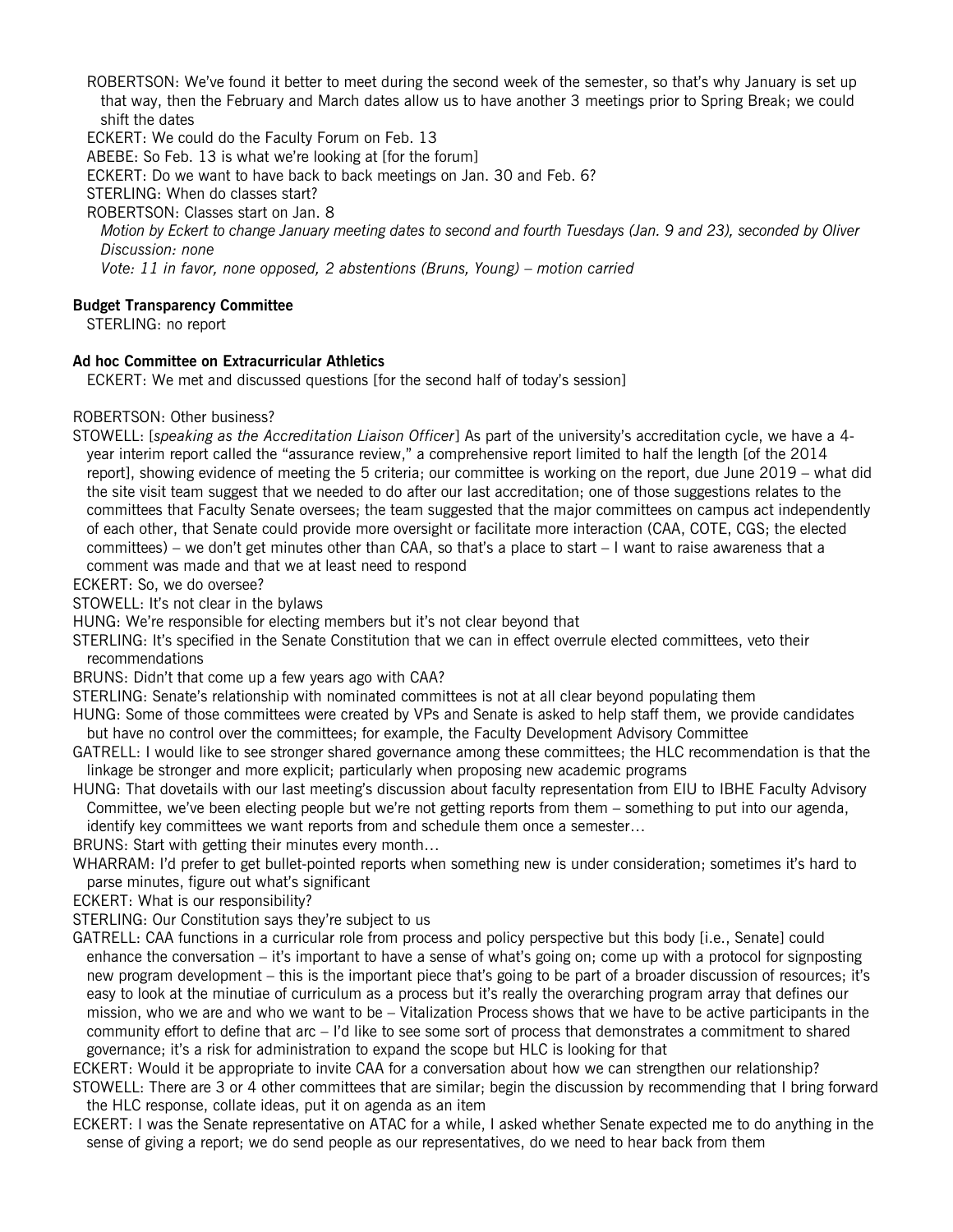HUNG: I think so – I don't recall the elected position descriptions including any mention of reporting back to Senate on a schedule or as requested; reporting should be a requirement/responsibility of the position

GATRELL: Those bodies also have a duty to report to the community what their annual activities are; I don't know if that has been practice either

BRUNS: It's more a question of the bodies having a duty to report; I hesitate to place the responsibility on the individual because it's hard enough already to get people to run for these positions

ABEBE: [*humorously*] I'd like the record to reflect that reading minutes is boring except for Faculty Senate

ROBERTSON: Larry White from the IBHE Faculty Advisory Committee is confirmed to speak with us on Dec. 5; we have time reserved on Nov. 14 for a follow-up conversation with President Glassman, if we as a body would like to extend that invitation, or is there a specific person or body you would like to hear from on the  $14<sup>th</sup>$ ?

STOWELL: Textbook Rental Advisory Committee

GATRELL: We're still trying to staff that committee; I've asked VPSA Drake to reinstitute it because we can't have lack of communication as occurred this summer

BRUNS: WG8&9 review committee progress report

BRANTLEY: [*asks for clarification on committee acronyms*]

WHARRAM: Major restructuring going on in technology?

HUNG: It was recommended in the Vitalization report but I don't know how much will be implemented

ABEBE: When the Honors College was established, the rationale was that it would help to increase student enrollment – I don't know if there's a comprehensive report: Has it achieved this goal? What is it doing at this point to help recruit additional students? It would be good to spotlight that as well

HUNG: Contact Dean England and invite him to speak

ROBERTSON: It's vital that we begin receiving more regular updates from these bodies; a factor in this falling by the wayside is the reactive role we've been placed in the last couple of years dealing with the budget

[*session break: 5-minute recess*]

#### **Discussion with Tom Michael, EIU Athletic Director**

ROBERTSON: To start on a lighter note, I was interested to hear about the Garoppolo trade to San Francisco, I'm wondering if you have any comment

MICHAEL: In the media I've seen, they do reference EIU so that continues to be positive – SF brought him in to be the starter, he'll have 7 games to audition – the Patriots weren't going to be able to afford to keep him, he wanted to be a starter – Jimmy is in a great position, if he does well he'll get a long-term contract – SF head coach is Kyle Shanahan (son of Mike), ties to EIU – the concern I have is SF is not very good

ROBERTSON: Any items you want to start with?

MICHAEL: I appreciate the invitation – we're all in same position in what we want for EIU, to make it better, more attractive, get more students, trying to figure out how we can work collaboratively in that venture

- ABEBE: I run into quite a few athletes in my classes; I teach a course in Sports Economics; I am very supportive of the athletic endeavor here and what it provides to our students – at the same time, I have reviewed the budgets of the last few years, and I find no discernable wisdom, no correlation of one to the other – this has led to problems: first, overestimating the ability of the Athletics department to improve revenue streams; perhaps our budgeting does not take into account the institutional environment – you're relatively new, some of us here have been here longer; this theater continues to go on – we're very supportive of what athletics provides to the educational experience of students but we'd like to see budgets that reflect a certain sense of reality – can you tell this group that's what you've started to do and that's what will be done in the future, as accurate as budgets can be
- MICHAEL: I hope we've demonstrated in the 3 years I've been here that being fiscally responsible is important for us as an athletic department – I don't have a business manager any longer (lost position), the university business office is now overseeing that aspect for us – I don't disagree – on my third day I received an email that Athletics was \$986,000 over budget the year before – Dr. Glassman came in and said this is what we're going to do immediately – I hope we've demonstrated we're working hard to manage the budget and to be fiscally responsible to the institution and to our donors; if we're not good stewards, it's difficult to get anything done – the difficult part is that Athletics relies on student fee revenue for a substantial part of our operations, and as enrollment has gone down that's made it extremely difficult trying to make that work – we continue to try to manage as best we can as we try to anticipate where the enrollment might be
- HUNG: I understand some of the challenges in budgeting for academic departments but I'm much less familiar with the challenges that you face with athletics expenditures and budgeting; what are the trouble areas that you need to work hard at balancing?
- MICHAEL: We have a ton of travel, so travel expenses are difficult to anticipate at times; that's probably the biggest piece – our coaches and staff have worked hard to live within means and stay within budget – scholarship number is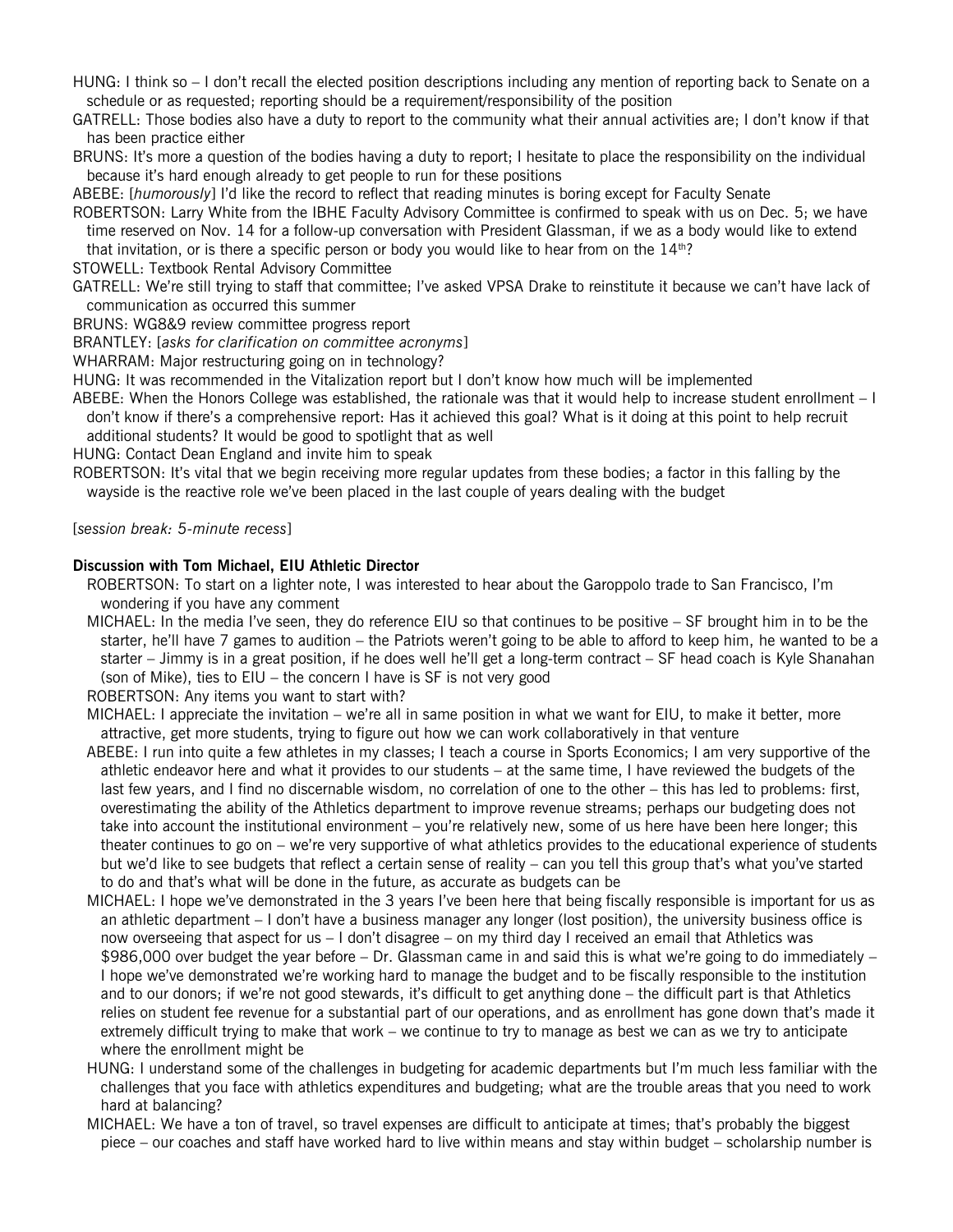difficult to manage because how far out [in advance] we're offering scholarships; we're making offers to sophomores and juniors, so it can be a 6-year process planning out scholarship dollars; by the time enrollment numbers come in, we've already allocated scholarships – our salaries stay the same

- HUGO: In the questionnaire students fill out, one of the big issues was facilities; what are your thoughts on facilities, planning for using money for that?
- MICHAEL: I suspect that updated classrooms and technology are important for you in your departments to be able to recruit and retain students; it's no different in Athletics – we probably have the worst football facility in the OVC; that makes recruiting difficult – when we redo a locker room or a weight room, that's all privately funded by donors  $-17$ year-olds like "shiny"; a 45-lb plate weighs the same whether it's new or beat up, but a 17-year-old thinks the nice bright shiny one is going to make him bigger, faster, stronger than the one that's been used – we have to find ways to convince those kids that this is the place that's best for them; we have to work to overcome challenges – we have a needs list from a facility improvement standpoint that we're trying to talk to donors about
- STOWELL: What would your priorities be?
- MICHAEL: It depends on the dollar amount; we can come up with projects right now we're trying to cultivate a donor to improve weight rooms in O'Brien and Lantz; that will affect all student athletes, used by Kinesiology as well – what will impact recruiting, wins/losses; how can we affect as many as student athletes as possible – we have locker room issues to deal with from functionality, recruiting, Title IX standpoints – some improvements needed at Lantz from a sound system perspective; it would be great to have a video board in there; today's fan has to be engaged, they're not just going to watch, they need to be entertained; it would increase the fan experience, and it would help convocation and other functions held there
- OLIVER: Two quick questions: you have a daughter who's an EIU student, how is she enjoying her EIU experience; also there's an event coming up on Friday, how did that come about and what do you hope some outcomes might be?
- MICHAEL: My daughter is a freshman; she plays volleyball; she's redshirting this year due to injury it was a difficult process as she was deciding where to go to school – she absolutely loves it; in half a semester she's come home to Tuscola a couple of times just to get her laundry done, she's not looking to get out of [Charleston]; she loves her classes – I use that in recruiting when I'm talking to parents and prospective student athletes; I wouldn't send my daughter here if I didn't think it was a good place to be –

We received a call last week from the Illinois basketball team asking if we'd be interested in playing in an exhibition game; they wanted to know if we would host – the ticket revenue will go to American Red Cross for hurricane relief – we're getting great buzz around the community, we're getting good media coverage on it, it's going to be a sellout by the end of the day – 450 tickets in lower level student seating reserved for EIU students, have to show EIU ID to get a ticket to be on the floor – we want to give visitors a great experience, represent EIU as well as we can – a lot of media attention, and a great opportunity to raise several thousand dollars for Red Cross

- WHARRAM: We realize that with fiscal challenges, you have to reallocate resources and make decisions about which team rosters we can continue to support – we want to make sure you're aware that we support our student athletes, and we want to play a role and have input into the decisions for those reallocations
- MICHAEL: Sports sponsorship was brought up when I interviewed; it's been a topic of conversation further back than 2014 – I meet with President Glassman every 2 weeks; sports sponsorship is an agenda item at every meeting – this is as difficult a decision-making process as I've been involved with in 20 years; I can make a case for both sides, for fewer sports and for maintaining the current number – we have to do what's best for EIU – I can argue why 21 sports is too many from an athletic department standpoint, but we have to look at what is in the best interest of EIU in the short term and in the long term: how does this affect enrollment, what impact does eliminating four sports have, especially as the public perception is starting to improve – my concern is if we cut sports, will that have a negative impact on momentum; there's no way to spin it, cut is negative – these student athletes haven't done anything, they're not the reason for cutting, they chose to come to EIU to play their sport but now we're taking that opportunity away – the Vitalization report that came out said we need to reduce the number of sports – if it was easy to do, it would have been done – you think about lost revenue on sports with a limited number of scholarships, what effect does that have on enrollment and who's paying full tuition
- WHARRAM: We've all encountered students who come here because of the possibility of playing a sport but then bring so much academic talent and service to the community – increased enrollment would solve a lot of things
- MICHAEL: Honestly, that grinds on me; I'm not looking forward to that team meeting if we go down that road, to walk into that locker room and tell those kids that we're no longer going to have that sport
- HUNG: I empathize with that difficulty; it's mirrored on the athletic side and the academic side, because we faced program elimination last semester – one of the issues I'm thinking about is the increase in student athletic fees a few years ago; what are your thoughts on reducing or maintaining the fee, or increasing it if enrollment doesn't improve as much as hoped?
- MICHAEL: This is a sensitive topic I don't know how we would make it if the fee decreased; with the decline in enrollment, our revenues are less than when the fee was put into place – a fee increase would certainly help, but I'm